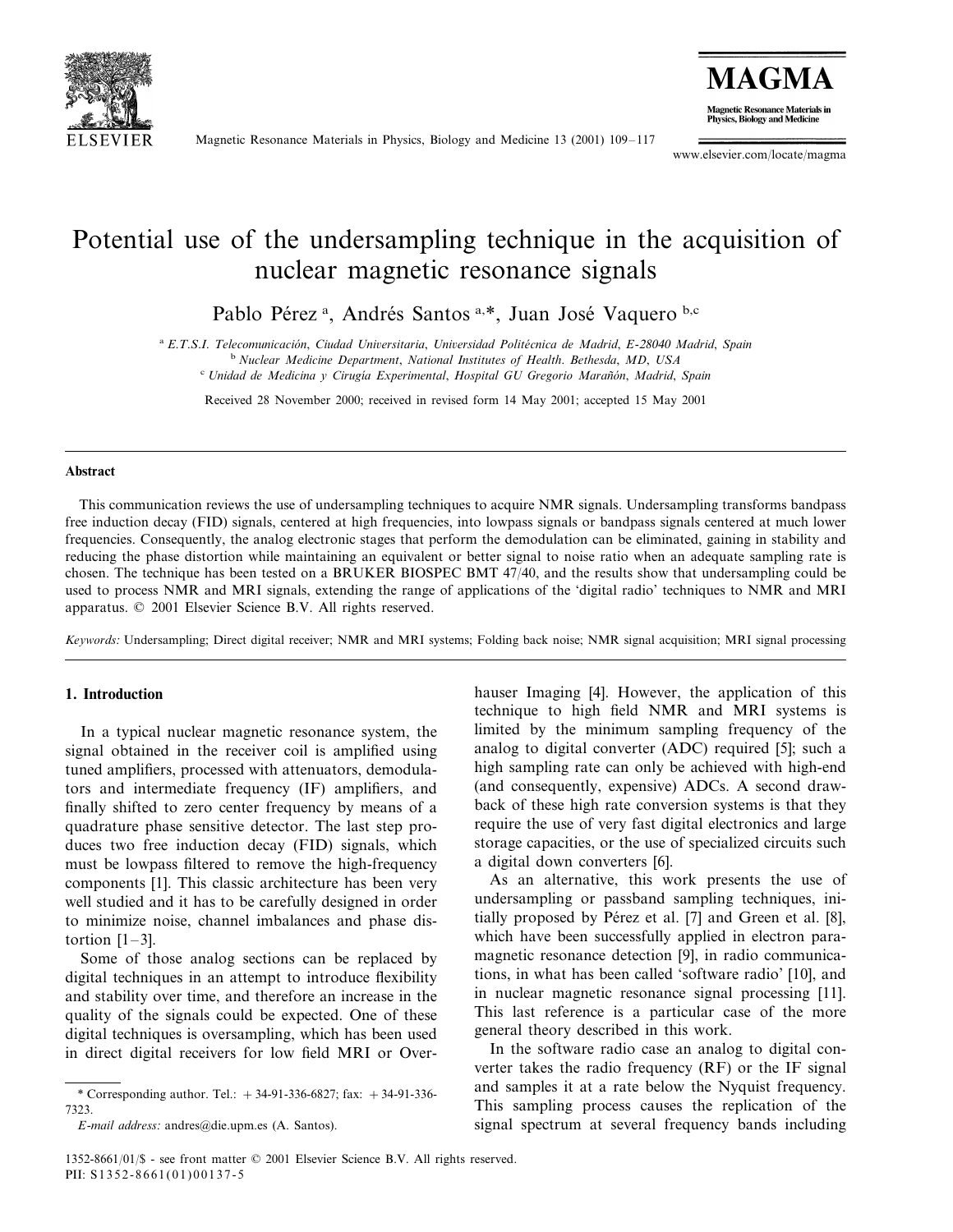**PROBE** 



Fig. 1. Block diagram of the proposed receiver. After the tuned amplifier, the signal is down converted with undersampling. The last block (detection and decimation) is used only if the demodulated signal is not centered at zero frequency.

baseband and low frequency passband. Therefore, undersampling can be used to move the spectrum to a lower frequency (demodulate), functioning like a mixer. The original RF signal information can be completely recovered from those sampled values if the signal is actually a bandpass signal and the process of sampling satisfies the bandpass sampling theorem [12,13]. Then, the undersampling procedure directly applied to the amplified NMR or MRI signal as shown in Fig. 1, reduces noticeably speed and storage requirements on the data acquisition system when compared to oversampling techniques, and therefore the costs of equipment.

In order to manage all the frequency components contained in the original signal the sample and hold circuit (a first stage in the analog to digital conversion process) has to have the same bandwidth characteristics when oversampling or undersampling is used [14]. This requirement can be accomplished with recently developed wide bandwidth analog-to-digital converters, which have an input stage bandwidth that is greater than the nominal sampling rate [15,16]. Finally, when using undersampling techniques it is also essential to consider the noise from the aliased bands, as well as the effect of quantization.

In this work bandpass sampling applied to NMR and MRI signals in the RF band is presented and analyzed, evaluating the advantages and disadvantages of this technique. Section 2 introduces briefly the theory bases of undersampling, Section 3 presents the experiments carried out to confirm the predictions, while the results are shown and discussed in Section 4. Finally, conclusions are drawn in section V.

# **2. Theory**

Bandpass signals are characterized by having no frequency components above a frequency  $f<sub>h</sub>$  and below a frequency  $f_1$  (signal spectral components in the range  $f_1 \le |f| \le f_h$ ) As shown in different works [12,17], the aliasing produced during the sampling process can be used advantageously when sampling passband signals: a sampling rate smaller than  $2f<sub>h</sub>$  can be used, according

to the bandpass sampling theorem for uniform and instantaneous sampling. This theorem states that a bandpass signal can be reproduced from its sample values if the sampling frequency  $f_s$  satisfies [12]

$$
\frac{2f_{\rm h}}{n} \le f_{\rm s} \le \frac{2f_1}{(n-1)}\tag{1}
$$

where  $n$  is an integer that fulfills

$$
2 \le n \le \frac{f_h}{(f_h - f_l)}\tag{2}
$$

and

$$
[f_{\rm h} - f_{\rm l}] \le f_{\rm l} \tag{3}
$$

The minimum rate,  $f_s = 2(f_h - f_l)$ , is of interest from a theoretical point of view, but for practical applications this sampling rate can only be applied if there is no signal component at the frequencies  $f<sub>h</sub>$  or  $f<sub>l</sub>$ . As in practical situations this cannot be guaranteed, the sampling frequency must be higher or the signal bandwidth has to be increased with a guard-band [17].

To illustrate the effect of sampling a bandpass signal with a sampling frequency that satisfies the constraints established in the above theorem an example is given in Fig. 2 [12]. In this figure, a bandpass time-domain signal  $h(t)$  and its spectrum  $H(f)$  are shown on the left. The center frequency of the signal is  $10f_0$  and the bandwidth is  $2f_0$ . Direct application of the Nyquist theorem imposes a sampling frequency of  $22f_0$ , but since under those conditions the undersampling theorem can be applied, a sampling frequency of  $8f_0$  ( $n=3$ ) will produce replicas of the original spectra centered at  $\pm 2f_0$  and  $\pm 10f_0$ ; a low-pass filter with bandwidth  $3f_0$ can reconstruct the original signal  $h(t)$  centered at  $2f_0$ . From there, a numerical demodulation can be easily performed to move the filtered signal to baseband.

As shown in Fig. 2, the undersampled signal represents a copy of the original analog signal spectrum centered at a lower frequency, which in general is different from zero frequency, and sampled with a frequency greater than twice its bandwidth  $(2f_0)$ . Therefore, in order to recover the signal at baseband, it is necessary to realize a process of digital detection (multiplication by an exponential), which permits to translate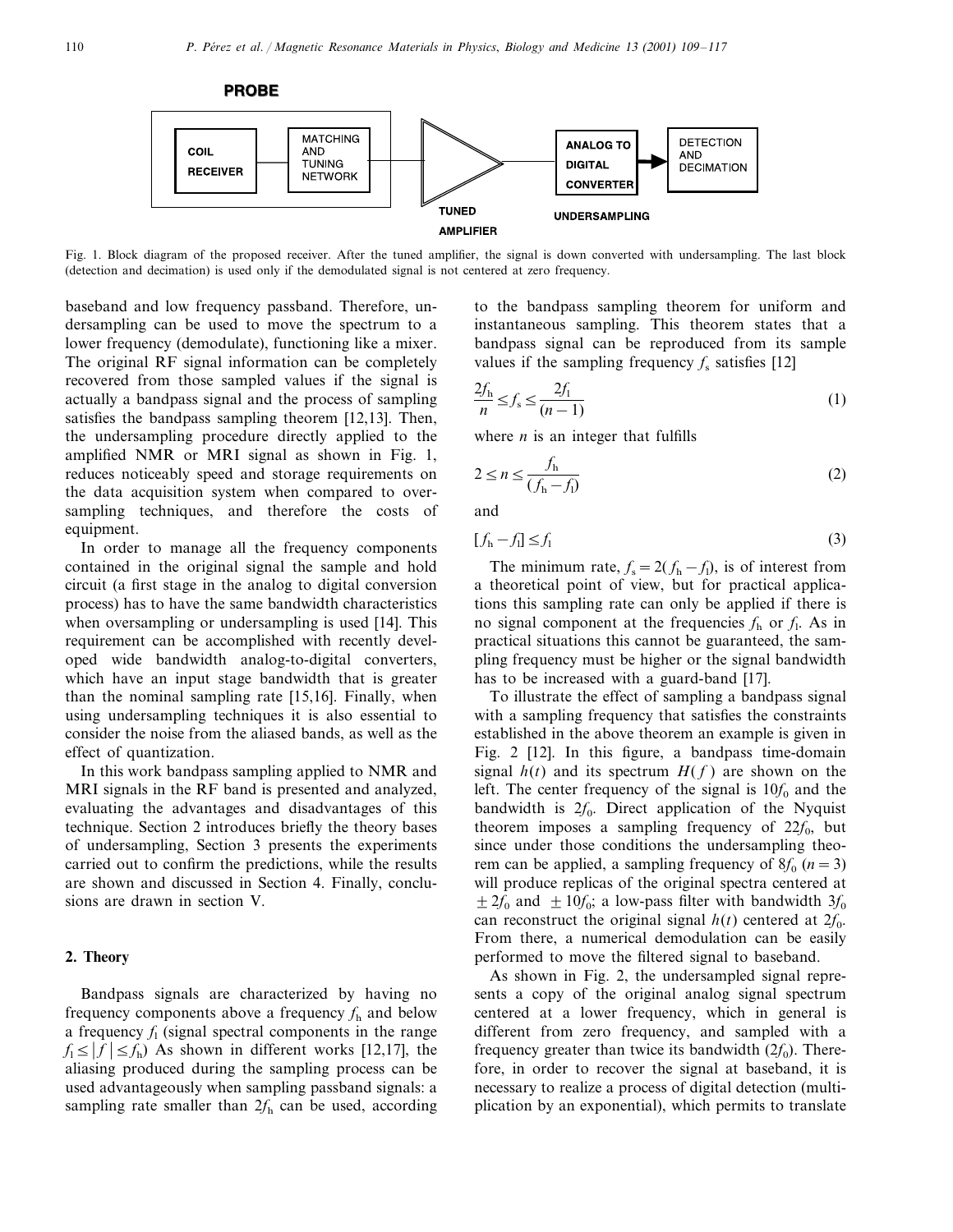the copy of the spectrum to zero center frequency. A decimation stage follows this process to reduce the number of samples (detection and decimation block shown in Fig. 1).

#### <sup>2</sup>.1. *Noise considerations*

Other characteristics of the ADCs that become important when they are used beyond the Nyquist rate or with undersampling have been studied in the literature [13]; one of the most relevant is the degradation of the signal to noise ratio (SNR). Even under ideal conditions (meaning among other things that the signal has been perfectly band-pass filtered before the conversion stage), there is a quantization error whose spectrum extends well beyond the Nyquist frequency  $f_s$  ( $f_s = 2B$ , being *B* the signal bandwidth). When a quantized signal is sampled, the entire quantization noise spectrum is folded back into the baseband (aliasing), and it is reasonable to take the total quantization noise power as a measure of the noise to be expected in the baseband [13,18]. For sinusoidal inputs, an expression for the

 $h(t)$ 

maximum theoretical signal to quantization noise ratio at the Nyquist rate can be derived following certain assumptions about the noise and the input signal [19,20]:

$$
SNR = 6.02N + 1.76 \text{ (dB)}\tag{4}
$$

where *N* is the number of bits of the ADC; note that for each extra bit of resolution in the ADC, there is about 6 dB improvement in the SNR.

In the case of undersampling applied to relocate a bandpass signal, the noise from all the aliased bands is combined into the band where the signal of interest is relocated. As in any sampled system, the periodicity of the spectrum causes that this wideband noise appears combined into each of the  $f_s/2$  bands. Even with an ideal antialiasing filter, the SNR is not preserved when bandpass sampling since the noise from the aliased spectra will be always overlapped into the signal.

A first estimation of the degradation of the SNR can be obtained considering an equivalent flat analog noise spectrum, ideal filters and an infinitesimally small sampling aperture. In a system with a signal with spectral

 $\Delta(t)$ 



Fig. 2. Waveform and spectra of a bandpass signal sampled at less than twice the highest frequency component. (a) Bandpass time-domain signal. (b) Time-domain sampling function. (c) Time-domain sampled signal. (d) Spectrum of the sampled signal. (e) Spectrum of the passband signal. (f) Spectrum of the sampling function.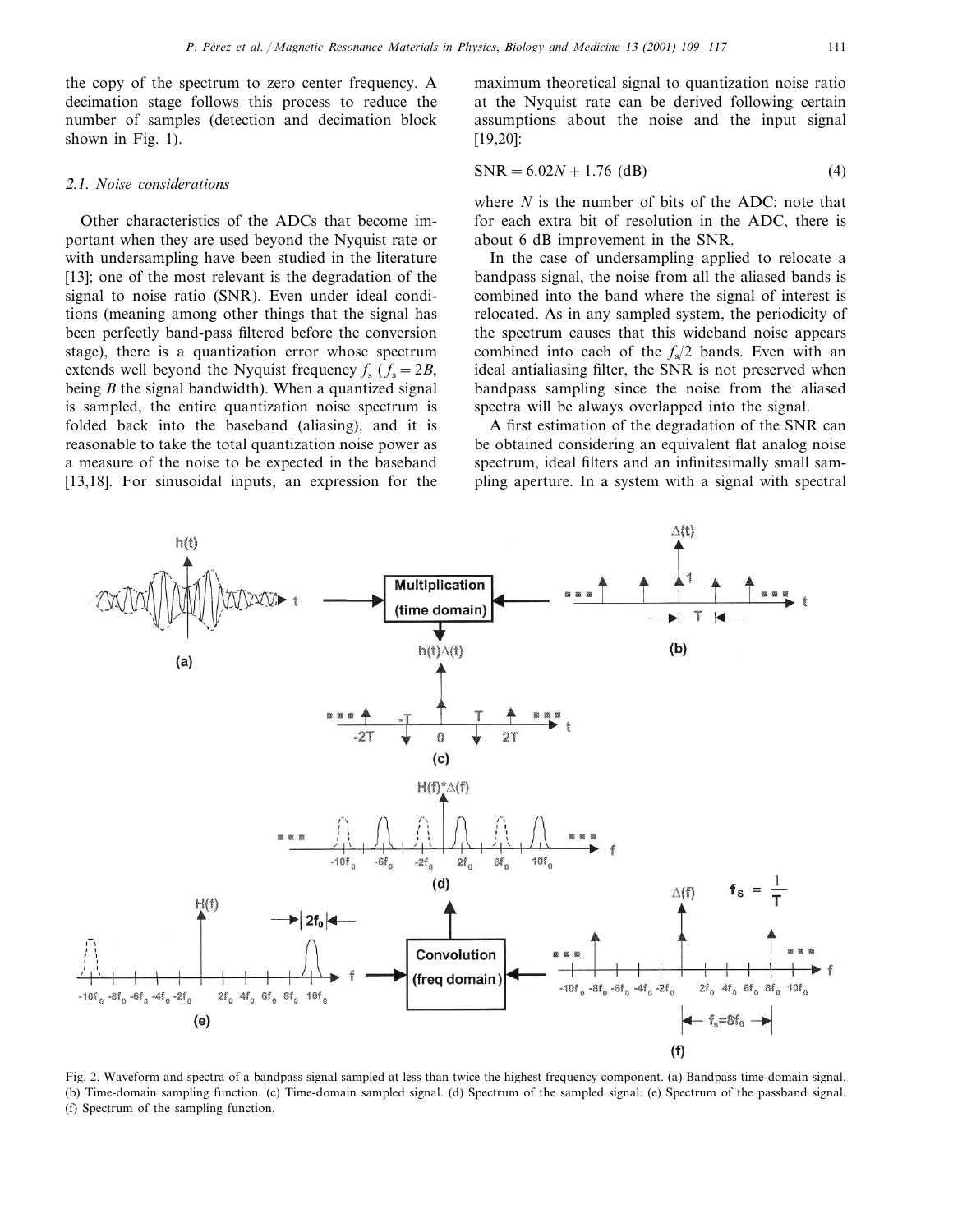density *S*, in-band noise power density  $\sigma_i$ , and out-ofband noise power density  $\sigma_{\rm o}$ , the SNR for the sampled signal becomes degraded at least by the noise aliased from the bands between *dc* and the passband, and can be estimated as [17]

$$
SNR \approx \frac{S}{\sigma_i + (n_p - 1)\sigma_o} \tag{5}
$$

where  $n_p$  is the largest integer that fulfills Eq. (2).

If  $\sigma_i \approx \sigma_o$  and  $n_p \gg 1$ , then the SNR degradation  $(D_{SNR})$  in decibels can be approximated by

$$
D_{\text{SNR}} \approx 10 \log(n_{\text{p}}) \tag{6}
$$

If the noise spectrum is not uniform, then the  $D_{SNR}$  is given by

$$
D_{\text{SNR}} \approx 10 \log \left( \frac{B_{\text{EA}}}{f_{\text{s}}/2} \right) \tag{7}
$$

where  $f_s$  is the sampling rate and  $B_{EA}$  is the equivalent noise bandwidth of the analog signal.

When the noise level obtained with a certain sampling frequency is unacceptable, it can be reduced by using a higher sampling frequency or larger bandguard, i.e. a smaller value of  $n_p$ . After this higher frequency (but still below Nyquist) sampling, the signal spectrum can be digitally translated to baseband and decimated [21].

# <sup>2</sup>.2. *Application of undersampling techniques to NMR systems*

As it was presented in the previous section, undersampling degrades the signal-to-noise ratio, but the traditional analog detector introduces some degradation as well [8], specially the analog phase-detector. According to the literature [1,2,22], a standard phasequadrature detector has a noise figure of at least 10 dB. Then, from Eq. (7) it can be deduced that by choosing the adequate sampling frequency, undersampling can provide a digitized signal with at least an equivalent (if not better) signal-to-noise ratio than that obtained with an analog phase-quadrature detector followed by a Nyquist or oversampling analog-to-digital conversion, that is the standard procedure used in NMR and MRI systems. We are assuming that both systems use the same signal source (pre-amplifier), whose noise figure will predominate in the total noise figure of the complete chain [3], although our analysis starts at the pre-amplifier output. Here is an example: Let's assume that an analog-to-digital converter is working at the Nyquist sampling frequency  $f_N$ . If this converter does not introduce any additional degradation of the signalto-noise ratio, its equivalent noise bandwidth is half of the Nyquist sampling frequency,  $B_{EA} = f_N/2$ . According to Eq. (7), to obtain a degradation smaller than or equal to 10 dB, the sampling frequency has to be

 $f_s \ge f_N/10$ . This means that in the case of the MRI system used in the experiments, whose Larmor frequency was 200 MHz (Nyquist sampling frequency: 400 Msamples/s), the use of the undersampling technique with a sampling frequency of 40 Msamples/s (undersampling by a factor of 10) will affect the final SNR in a way similar to the conventional analog phase-quadrature detector plus Nyquist analog-to-digital conversion.

It is also necessary to remark that when applying digital techniques to acquire the NMR RF signal, the coherence of the excitation pulses applied to the sample during excitation is important. The oscillating RF field produced by the transmitter coil when a sequence of pulses is applied at times  $t_1, t_2, \ldots, t_k$  with duration  $\tau_1, \tau_2, \ldots, \tau_k$  can be represented by the function

$$
H(t) = \sum_{k} A_k(t) \cos(wt + \varphi_k)
$$
 (8)

where  $A_k(t) = 0$  outside the interval  $t_k \le t \le t_k + \tau_k$ . Those pulses are called incoherent if the phases  $\varphi_k$  are randomly distributed, and coherent if their values can be controlled (in particular if they have the same value  $\varphi$ ). These variations in phase values certainly affect the final phase of the received signal, specially the encoding phase in a 2DFT image reconstruction process. If coherent pulses are used, the receiver structure presented in Fig. 1 is still valid, since in this case the phase of the received signal is not modified from line to line in the scanning process. However, when the NMR equipment uses incoherent pulses, it is necessary either to have a reference signal or to implement a method to compensate the phase fluctuations. When processing the echoes with the goal of reconstructing an image, it is necessary to acquire either the reference signal used by the demodulation stage in the NMR equipment, or the excitation pulse itself in order to estimate the initial phase. Then, the system structure in Fig. 1 has to be modified to include an additional stage to acquire the excitation pulses in synchronism with the acquisition of the echoes. It is also possible to process the FID without any additional reference signal by using the method proposed by Chen [23] and Callaghan [24].

### **3. Materials and methods**

To evaluate if undersampling is a viable alternative for processing the NMR and MRI signals, in our experiments we used a BIOSPEC BMT 47/40 MR system (BRUKER,  $4.7$  T,  $200$  MHz for  ${}^{1}$ H), which uses incoherent excitation pulses. This is an analog system all the way down to the AD conversion of the baseband signal.

Signals were acquired with a digital oscilloscope (Tektronix TDS-524A with GPIB interface), that has an analog bandwidth limited to 500 MHz per channel,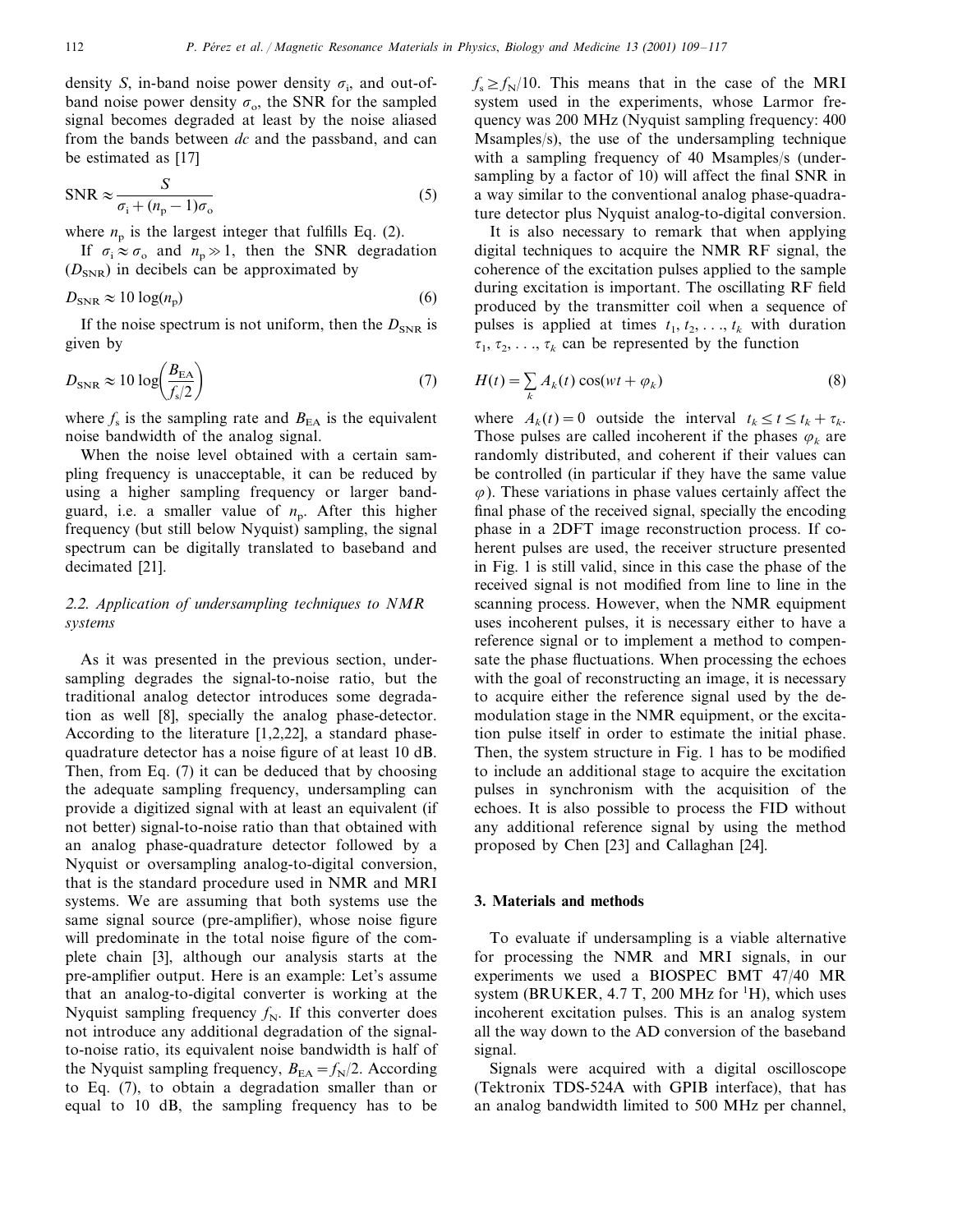sampling rates up to 500 Msamples/s, and storage capacity up to 50 000 samples per channel. Data were transferred to a PC type computer via the GPIB interface after acquisition. This scope has two important limitations for this experiment: first, it has 8 bits per sample resolution, which limits the maximum theoretical SNR for every scale of the oscilloscope to 49.92 dB—Eq. (4)—due to the quantization noise. Second, the sampling frequency was set to predetermined values limiting the possibilities of experimenting with more adequate sampling rates.

The NMR signal (200.36 MHz center frequency) was acquired at the output of the second RF amplification stage from the scanner; depending on the conditions of operation (sequence and FOV) the bandwidth was 50, 25 or 12.5 kHz. For quality control purposes, we also acquired the signal at the output of the analog receiver just before the AD converters, where the quadrature components of the echo signal are available in baseband  $(0-100$  KHz).

A 49.5 mm diameter spherical phantom made of glass and filled with water was used for the experiments. Echo signals were generated using a spin-echo sequence (TR = 1500 ms, TE = 6 ms, FOV =  $60 \times 60$ ) mm, slice thickness  $=5$  mm). The acquired data were sent to computer via GPIB interface during the TR interval, where they were stored and processed off line. The acquisitions were synchronized with a pulse generated by the scanner that signals the reading interval of the pulse sequence.

To verify the experimental results predicted by the theory, a harmonic generation effect was simulated using the MATLAB environment (The MathWorks, Natick, MA).

#### 3.1. *FID signals acquisition*

At the RF tap point, FID signals were acquired at 2.5 Msamples/s (undersampling) while after the analog mixer the sampling rate was 0.5 Msamples/s (oversampling). The number of FID signals collected at each point was 128 and each signal was acquired during 16.384 ms.

The undersampled signals were processed as follows: 1. Carrier frequency detection, by locating the position

- of the maximum in the magnitude spectrum.
- 2. Baseband shifting, by multiplying each signal by a complex exponential

$$
\exp\biggl(\frac{2\pi f_c n}{f_s}+\varphi_i\biggr),\,
$$

where  $f_c$  is the carrier frequency of the signal,  $f_s$  is the sampling rate and  $\varphi_i$  is the phase value that permits to obtain a perfect absorption spectrum of the FID signal [23,24].

- 3. Decimation: 512 complex values were kept for the quadrature components of each signal to match the MRI system data size. To eliminate the ringing effect introduced by the decimation filter at the ends of the record, the number of samples is reduced to 500 by removing the first six and the last six samples of each record.
- 4. Spectrum magnitude and phase computation: using a complex FFT, rows of two  $128 \times 500$  matrices (magnitude and phase) are computed and stored.
- 5. Signal-to-noise ratio calculation: the mean and standard deviation of the magnitudes  $(\mu_{mi}, \sigma_{mi})$  and phases  $(\mu_{\rm pi}, \sigma_{\rm pi})$  were obtained point by point. The signal-to-noise ratio is estimated as follows [25]:

$$
SNR \approx 20 \log \left( \frac{\text{mean}(\mu_{\text{mi}})}{\text{mean}(\sigma_{\text{mi}})} \right) \tag{9}
$$

where mean( $\mu_{mi}$ ) is the average value of the mean of the magnitudes across spectra and mean( $\sigma_{mi}$ ) is the average of the standard deviation of the same magnitudes (magnitudes for the same frequency of the 128 spectra).

The signals acquired after the analog mixer (oversampled) were processed following the last three steps only.

# 3.2. *Acquisition of MR echoes in an image acquisition*

Images were acquired with a resolution of  $128 \times 128$ . The signals corresponding to the central line of the K-space were acquired at the RF tap point undersampled at different rates (0.5, 1, 2.5, and 5 Msamples/s). In all cases, each signal was acquired during an interval of time of 2.3 ms and its acquisition started with the lead edge of the read pulse. For each sampling rate, 128 signals were acquired, the squared magnitude of the spectrum calculated, and averaged point by point in order to evaluate the effect on the SNR of different sampling rates. The signal-to-noise floor ratio was calculated using:

$$
SNR_{floor} = 10 \log \left( \frac{\overline{S^2}}{N_{floor}^2} \right)
$$
 (10)

where  $\overline{S^2}$  is the average power of the components of the signal coming from the sphere and  $N_{\text{floor}}^2$  is the average power of the noise floor excluding spurious or harmonic components. This procedure is based on that given by Jenq for measuring noise floor and distortion of an AD converter when a sine wave is digitized [26].

To determine whether undersampling affects the phase information, one of the signals acquired at 2.5 Msamples/s was demodulated in quadrature (with a constant phase factor to compensate that introduced by the carrier of the excitation pulse in the NMR system) and compared with the signals obtained from the corresponding analog detector.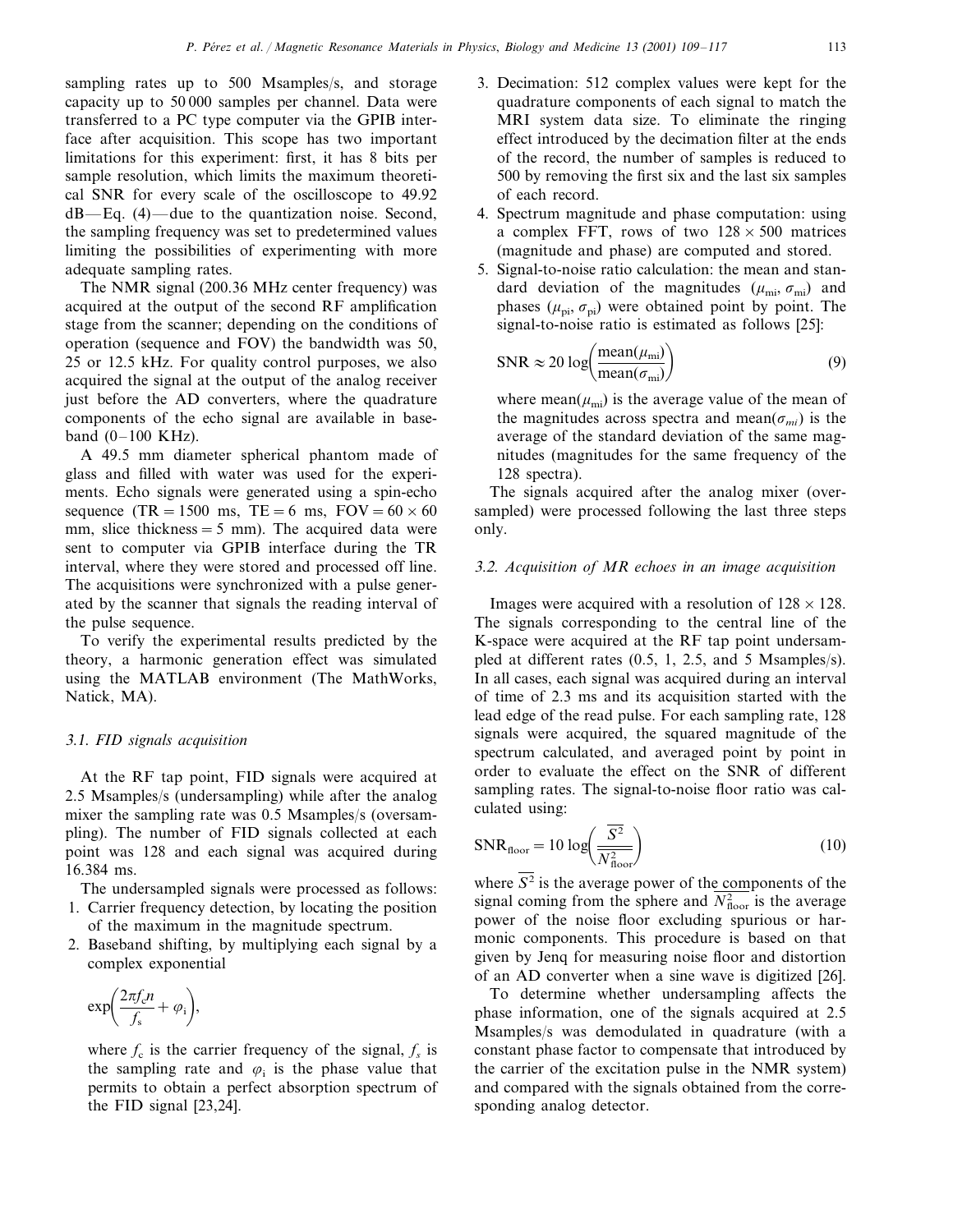

Fig. 3. Average values (top) and S.D. (bottom) of 128 phase spectra from FID signals acquired after the quadrature receiver using oversampling (left), and before the analog demodulation stage using undersampling (right).

#### **4. Results and discussion**

The results of the FID signals acquisition are presented in Figs. 3 and 4; in both cases (under and oversampling), the mean value of the phase follows a linear function, covering the same range of values,  $\pi$ radians (Fig. 3, panels a and b). The difference between undersampling and oversampling is the presence of a displacement, which is due to the different phase of the reference signal used in the detection processes. Panels c and d of the same figure depict the standard deviation of the phase values. The standard deviation in both cases follows similar curves but the one obtained from the undersampled data presents larger deviations in some discrete frequency values. This difference in spurious components is an artifact of the sampling process due to the high correlation of the quantization error with the input signal [27], as happens when working with sinusoidal inputs [28]; it is due to a small number of quantization levels and a big distance between levels (violation of the Bennett conditions [29]). Besides, the phase fluctuations of the carrier of the FID signal, that is also quantized, introduce fluctuations in the phases of these spurious components and therefore cause the large changes in the standard deviation of phase spectrum.

Additionally, and due to the oscilloscope ADC characteristics, it was necessary to truncate the FID signal. This time-domain truncation introduces additional frequency-domain components (leakage) because of the side-lobe characteristics of the sinc function and the incoherent acquisition of the signal [30]. This harmonic generation effect has been perfectly reproduced by the computer simulations, and the observed results in the analysis of the standard deviations of magnitude spectra in the simulated conditions are similar to Fig. 4, panel d, validating the hypothesis about their origin: In the simulations the distortion due to the spurious components disappeared when using 12-bit quantization. These results let us conclude that a more adequate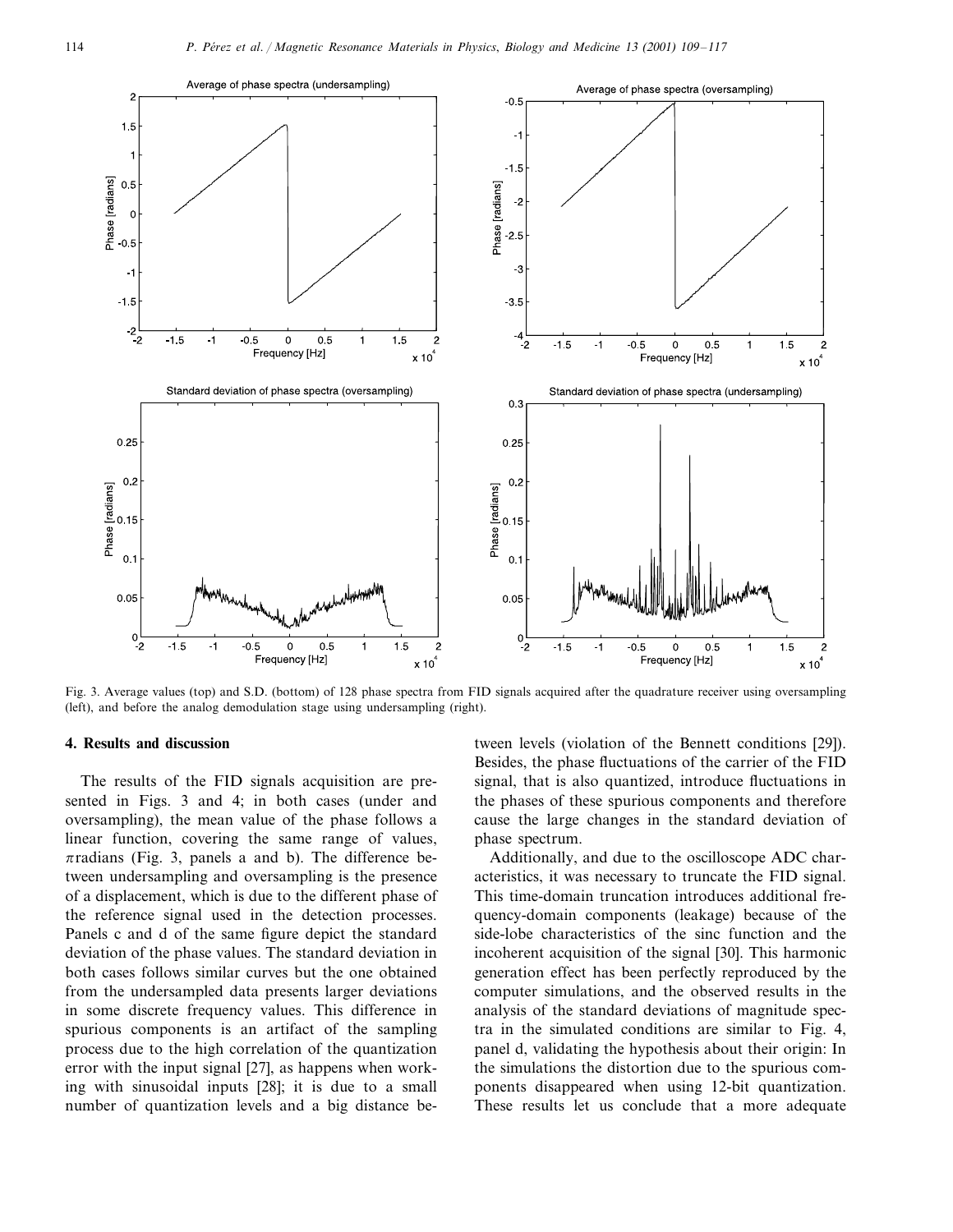ADC scheme in the experiments (more bits per sample and no FID truncation) will reduce, if not completely remove, this artifact.

SNR for both cases have been estimated using Eq. (9). When undersampling the RF signal at 2.5 Msamples/s the SNR was 27.5 dB, while when oversampling the baseband signal this value was 37.4 dB. This apparently lower performance of the undersampling technique is in our opinion caused by the very low sampling rate used in the experiment since it was not possible to select the adequate rate. We try to prove our point with the experiment described in the next paragraph. It is also possible to improve the undersampling SNR by using three different mechanisms: (1) a higher sampling rate, according to Eq. (7); (2) a higher number of quantization levels, to reduce the correlation between the signal and the quantization noise; and (3) avoiding the necessity of FID truncation and thus eliminating the spurious components shown in Figs. 3 and 4.

Signal to floor noise ratios presented in Table 1 were obtained analyzing the spectra of the signals corresponding to the central line of the K-space of the uniform spherical sample acquired with different sampling rates, using Eq. (10). The last two columns show the relative decrease in SNR introduced by too low sampling rates compared with the 5 Msamples/s reference case. Measured results and values predicted by Eq. (7) are almost identical.

Fig. 5 shows the central line of the K-space in the image acquisitions. The quadrature components obtained with undersampling are shown in panel a, while panel b shows the components obtained by oversampling (a constant phase correction was introduced in the undersampled results). These results shown that, except by a scale factor of approximately 1/224 and a higher noise level (due to a too low sampling rate, as explained above), undersampling and oversampling produce the same profiles. This means that undersam-



Fig. 4. Averages (top) and standard deviations (bottom) of 128 magnitude spectra from FID signals acquired after the quadrature receiver with oversampling (left), and before the analog demodulation stage using undersampling (right).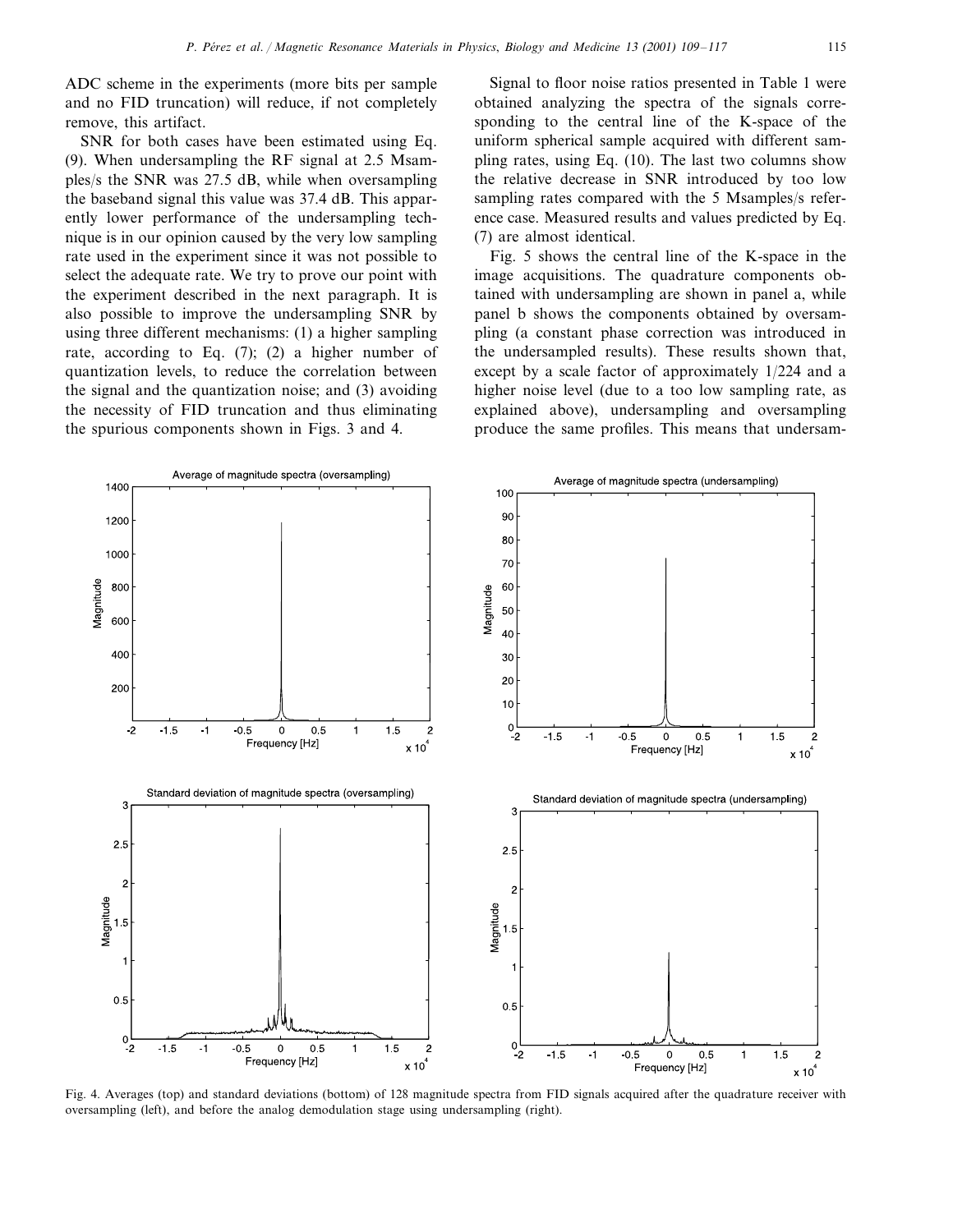| Sampling rate (Msamples/s) | Measured $SNR_{floor}$ (dB) | Relative <sup>a</sup> measured $SNR_{floor}$ (dB) | Relative <sup>a</sup> predicted $SNR_{floor}$ (dB) |
|----------------------------|-----------------------------|---------------------------------------------------|----------------------------------------------------|
| 0.5                        | 29.2                        | $-10.2$                                           | $-10.0$                                            |
|                            | 32.4                        | $-7.0$                                            | $-7.0$                                             |
| 2.5                        | 36.4                        | $-3.0$                                            | $-3.0$                                             |
|                            | 39.4                        | $\overline{\phantom{a}}$                          | $\overline{\phantom{a}}$                           |

Dependency of the signal to noise floor ratio with the sampling rate

Comparison of theoretical predictions and experimental results.

<sup>a</sup> Relative to a sampling rate of 5 Msamples/s.



Fig. 5. Real (left) and imaginary (right) parts obtained from the echo corresponding to the central line of the K-space of a spherical phantom. (a) Components obtained before the analog demodulation stage using undersampling at 5 Msamples/s. (b) Components obtained after the quadrature receiver using oversampling at 2.5 Msamples/s.

pling can be used in MRI experiments since it does not modify the relative phase of the components of the nuclear magnetic resonance signal and, if the phase relationship between lines of the K-space is preserved, the undersampled reconstructed image will not differ from the oversampled one.

#### **5. Conclusions**

This work presents undersampling as an alternative way of processing NMR and MRI signals, instead of the traditional analog processing with analog phasequadrature detectors. The theory predicts that an ade-

Table 1